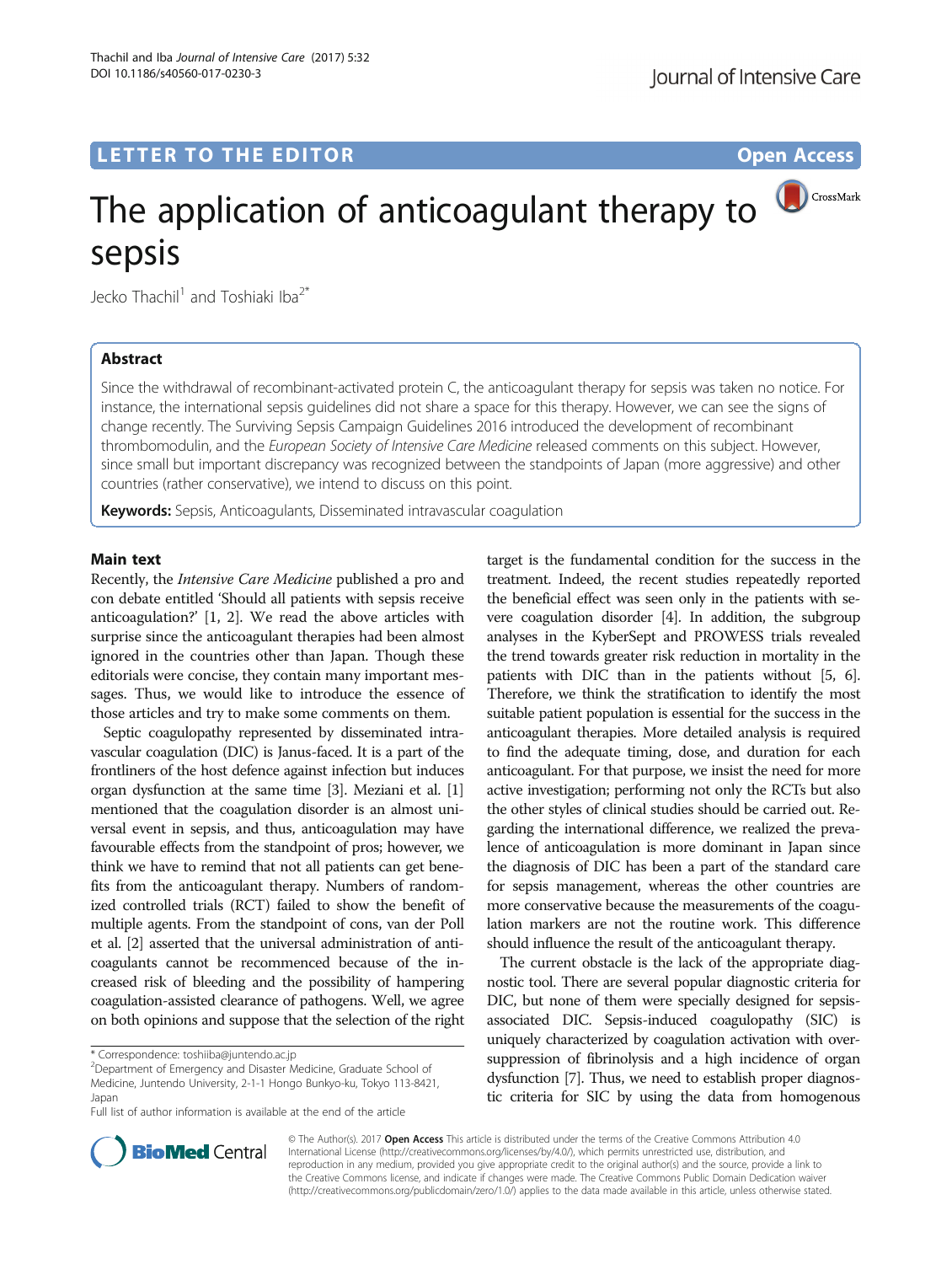group of patients with the same basic pathophysiology and clinical characteristics. For example, we have ever introduced the diagnostic criteria that include the baseline antithrombin activity for the application of antithrombin substitution [\[8\]](#page-2-0). With regard to the use of thrombomodulin, a large-scale randomized controlled trial (RCT) is in progress, a phase III study for recombinant human soluble thrombomodulin [\[9](#page-2-0)]. This RCT targets on the subset of sepsis patients with organ dysfunction and prothrombin time INR of more than 1.4. However, whether this category is adequate has not been validated yet. For the adequate target of recombinant thrombomodulin, Yamakawa et al. [\[10](#page-2-0)] revealed a significant correlation between effect size and baseline severity, and Yoshimura et al. [\[11](#page-2-0)] reported that the effect was most remarkable when the baseline APACHE II score was between 24 and 29. Eventually, we propose to include the indicator of organ dysfunction for the future design of SIC. Though we still do not know what are the ideal indicators, serum lactate level, damage-associated molecular markers, thrombelastography, thrombin generation test, and clot waveform analysis are the possible candidates. In the recent editorial in Intensive Care Medicine, Levi M. et al. introduced the usefulness of measuring microparticles, and clot strength and elasticity as another options [\[12](#page-2-0)].

In contrast to the international 'Surviving Sepsis Campaign Guidelines 2016 (SSCG), the latest 'Japanese Clinical Practice Guidelines for Management of Sepsis and Septic Shock (J-SSCG) [\[13\]](#page-2-0)' recommend the supplementation of antithrombin for sepsis patients with DIC. The background of the discrepancy is explained as follows: though the largest RCT named KyberSept failed to show the survival benefit in the group treated with antithrombin, the subgroup analysis found the positive signal from the treatment [[5](#page-2-0)]. SSCG adopted the result of KyberSept, and J-SSCG adopted it from the subgroup analysis. In contrast to the positive evaluation for antithrombin, the recommendation for recombinant thrombomodulin was postponed in both guidelines since the sufficient data has not been obtained yet.

During the course of setting the guidelines, the cost of anticoagulation was the subject of discussion. The anticoagulant therapy with antithrombin for 3 days costs approximately US\$2000, and 6 days treatment with recombinant thrombomodulin costs almost US\$4000. These medical expenses are the common prices when patients are administered antithrombin or thrombomodulin for DIC treatment in Japan, and the cost-effectiveness is an unsolved issue of these therapies. For more convincing evaluation, advanced analyses such as the comparisons of ICU-free days, hospitalization-free days, and total cost should be performed. In addition, the risk of bleeding is the other issue. It may be permissive [[14\]](#page-2-0), but still not ignorable especially in the patients who underwent surgical interventions. The risk of bleeding was reported to be high, when the high dose of antithrombin was applied. Indeed, in the KyberSept trial, total of 30,000 IU (loading dose of 6000 IU, followed by a continuous infusion of 6000 IU/day for 4 days) was administered and the bleeding incidence was over 20% [\[15](#page-2-0)]. In contrast, the incidence was around 5% when the supplemental dose (1500 IU/day for 3 days) was normally administered for the treatment of DIC in Japan. As for recombinant thrombomodulin, Eguchi et al. [[16](#page-2-0)] reported that serious bleeding was recognized in 121 cases out of 1787 sepsis-induced DIC patients treated with recombinant thrombomodulin (6.8%) in their post-marketing survey. In contrast, the phase 2b study performed outside Japan reported the serious bleeding was recognized in 19 out of 370 patients (5.1%) [\[17](#page-2-0)].

In summary, the observation that not one but various anticoagulants are effective suggests the effectiveness of anticoagulant therapy, and the result that the efficacy was recognized only in the patients with severe coagulation disorder further supports this idea. Though high cost and risk of bleeding are possible disadvantages, we think the anticoagulation may be one of the most promising treatments for septic coagulopathy.

#### Abbreviations

DIC: Disseminated intravascular coagulation; RCT: Randomized controlled trial; SIC: Sepsis-induced coagulopathy

#### Acknowledgements

None.

## Funding

None.

#### Availability of data and materials

Not applicable.

#### Authors' contributions

JT and TI had the concept. TI wrote the draft, and JT helped in the editing. All authors read and approved the final manuscript.

#### Authors' information

Jecko Thachil is the chairperson of the International Society of Thrombosis and Haemostasis/DIC Scientific and Standardization Committee. Toshiaki Iba is the co-chair of the International Society of Thrombosis and Haemostasis/ DIC Scientific and Standardization Committee.

#### Competing interests

JT has no competing interests to declare. TI receives research fund from Nihon Parma.

#### Consent for publication

Not applicable.

Ethics approval and consent to participate Not applicable

#### Publisher's Note

Springer Nature remains neutral with regard to jurisdictional claims in published maps and institutional affiliations.